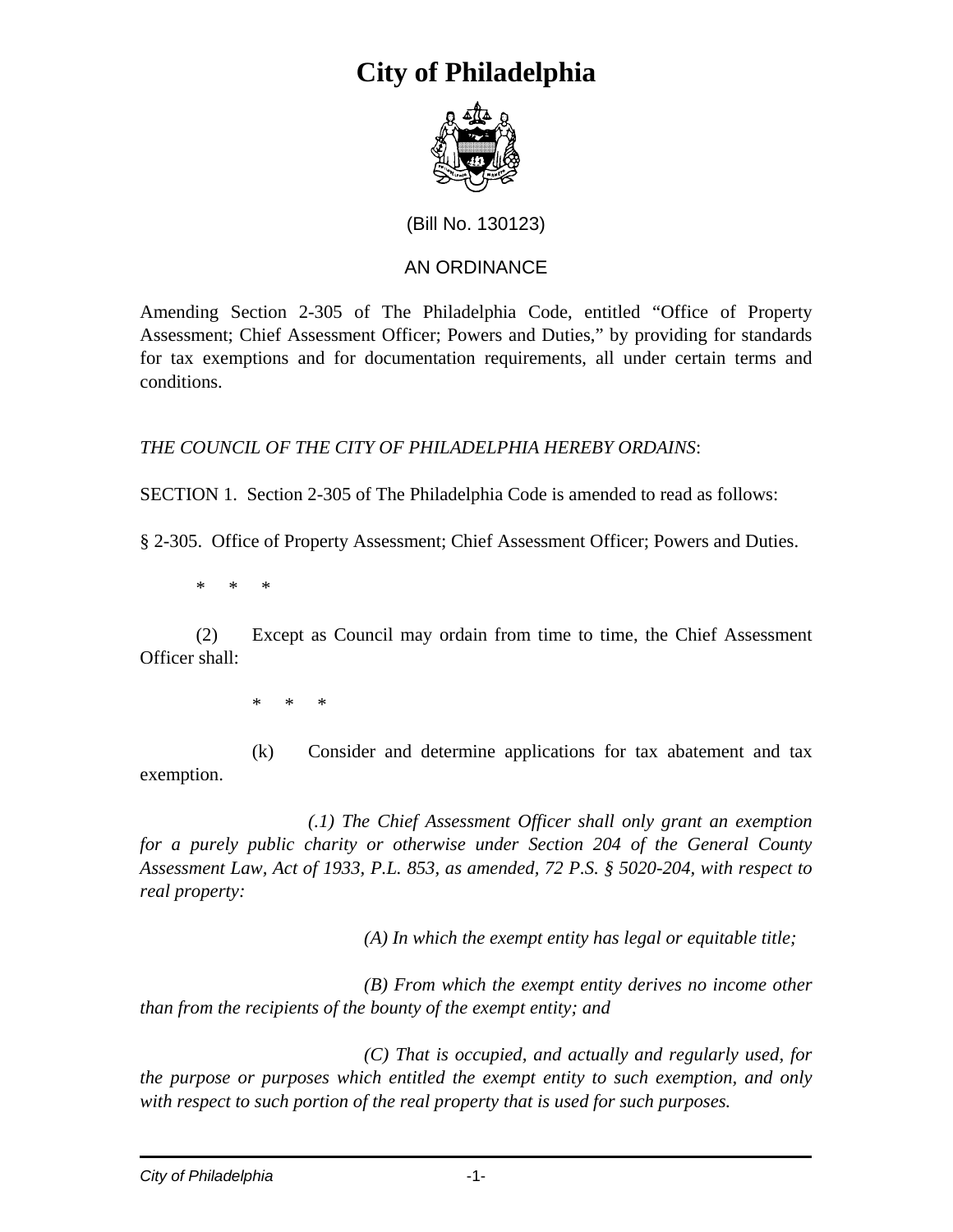BILL NO. 130123 continued Copy

 *(.2) To the extent inconsistent with the foregoing, the provisions of Section 204(a)(11), (13) of the General County Assessment Law, Act of 1933, P.L. 853, as amended, 72 P.S. § 5020-204 (relating to libraries and fire and rescue stations), shall control.* 

 *(.3) An exempt entity shall annually file with the Office of Property Assessment a sworn statement, in form satisfactory to the Chief Assessment Officer and accompanied by such documentation as may be necessary, certifying:* 

 *(A) Its continued status as a purely public charity.* 

 *(B) With respect to all property for which exemption is claimed, the uses to which the property is put and how those uses further the purpose or purposes which entitle the entity to the exemption.* 

 *(C) The portion of exempt property used for such purposes.* 

 *(.4) Any claim of additional property or additional portion of property subject to exemption shall require an additional application to the Chief Assessment Officer.* 

\* \* \*

**Explanation:** 

[Brackets] indicate matter deleted. *Italics* indicate new matter added.

 $\overline{\phantom{a}}$  , and the set of the set of the set of the set of the set of the set of the set of the set of the set of the set of the set of the set of the set of the set of the set of the set of the set of the set of the s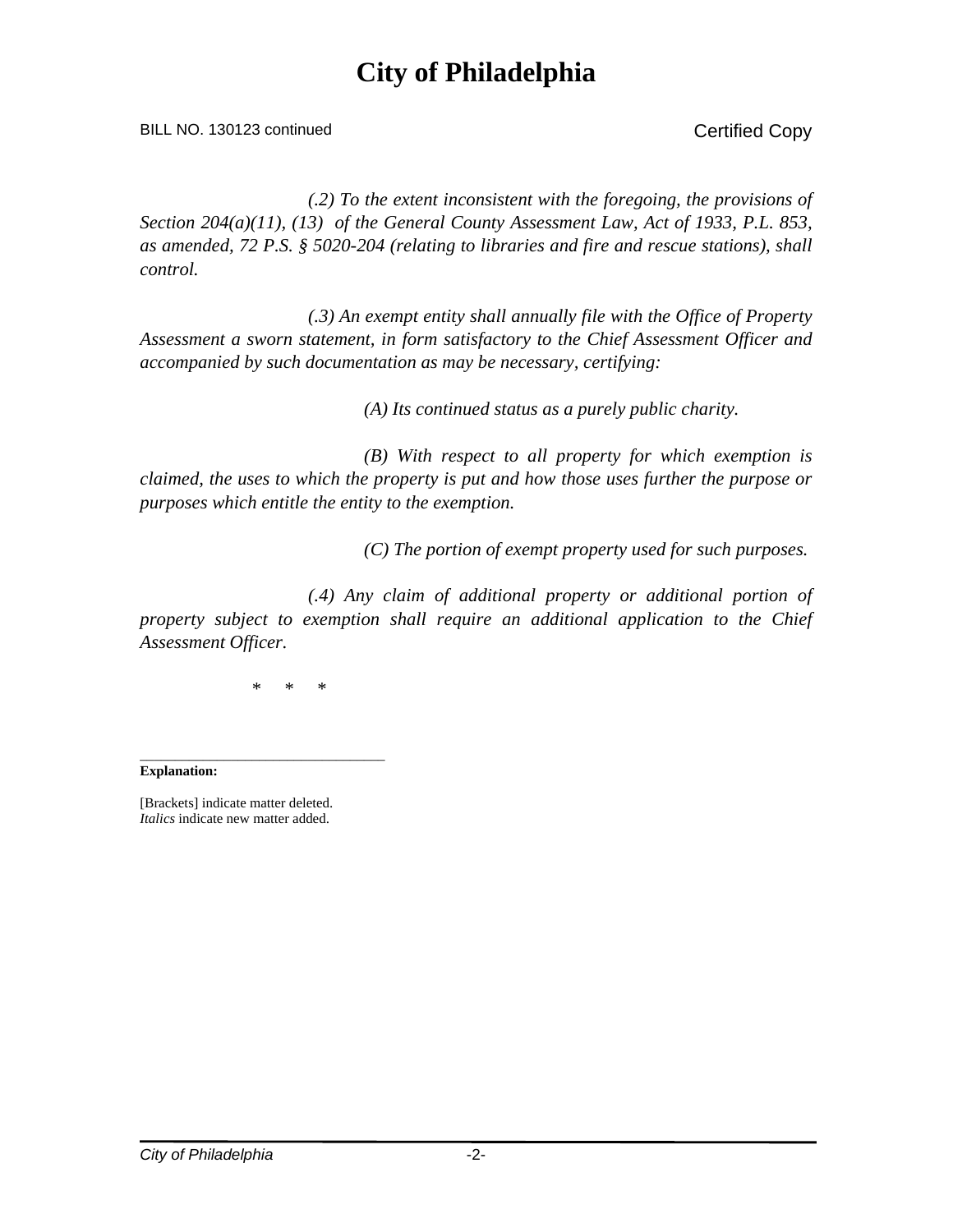BILL NO. 130123 continued Copy